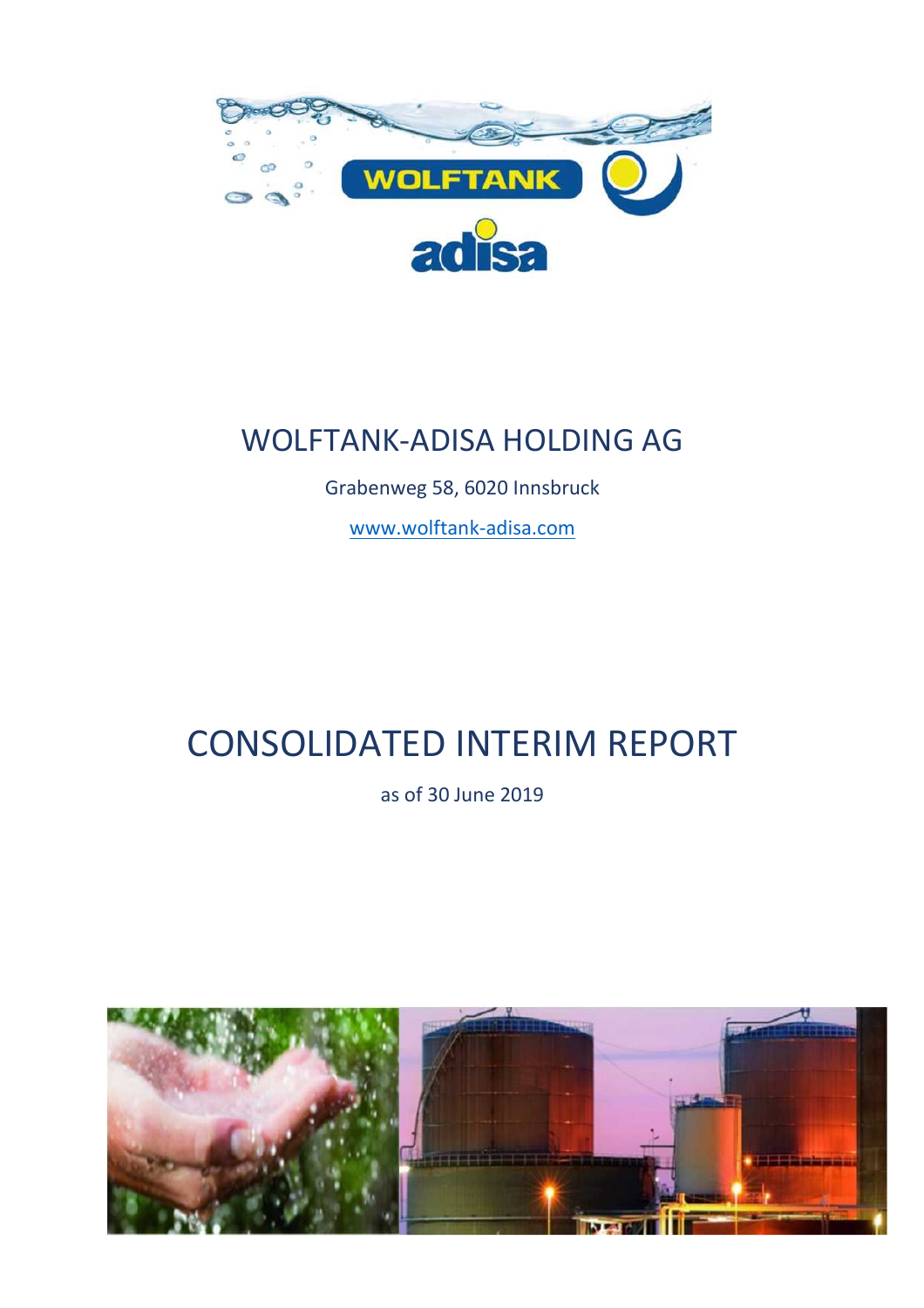#### **Wolftank-Adisa Holding AG**

#### Innovative technology for a clean environment

The rehabilitation of tank farms is still the most important pillar of our company, but with growing environmental awareness and ever more environmental laws and regulations, soil and water remediation and investments in new materials, such as liquid methane, are gaining in importance.

As a competitive advantage, Wolftank-Adisa has approvals for the respective products in various countries. This enables the company to work locally, conclude framework agreements and train as well as certify local workers - a unique selling point that makes the tank and soil remediation business possible on an international scale.

But the greatest potential for growth lies where there is the greatest pollution from tanks. In the past 50 to 70 years, refineries and storage capacities have been expanded, especially in the industrialized nations, because crude oil was the material of choice. These structures are now old and in need of repair and represent a major environmental risk.

Every day Wolftank employees renovate tanks all over the world. After refurbishment, a tank is doublewalled and monitored remotely. This allows an alarm to be triggered long before environmental damage occurs and correspondingly high costs are incurred.

An important asset is the expertise concerning the high-performance epoxy resins, which have very special properties. They are environmentally friendly and easy to process, solvent-free and non-flammable. In contrast to cheap resins, they are therefore suitable for use in closed rooms. They also adhere particularly well. This is important because the epoxy resin is sprayed or rolled on with a thickness of up to four millimetres and must also adhere to vertical surfaces. The more strongly the resin adheres, the more durable the tank is. And the chemical and mechanical resistance of the resin is decisive for the function of the double wall. The underlying material must withstand all movements. The stored product, whether fuel or chemical, can neither dissolve the resin nor can plastic particles enter the product.

In addition to the patented tank remediation process, the Wolftank Group offers complementary engineering and environmental protection services for contaminated soils and facilities. This ensures that customers can cover the entire added value chain in one stop.

The fundamental goal is to ensure sustainable protection of the environment and the associated preservation of customer assets, such as facilities, business premises and land. Of course, this can only succeed if the Wolftank Group is called in time. Practice shows that when states increase the pressure through environmental laws, the way is clear. China is an example of this: Beijing flipped the switch in 2016 and made resources available. All tanks must be double-walled there. This market went through the roof for Wolftank-Adisa. Soil remediation is also becoming increasingly important in the Middle Kingdom. We also see pent-up demand in Europe. In contrast to Germany, which has had a Water Resources Act since 1957, France adopted one in 2014, but has not yet fully implemented it. The situation is similar in Italy (2006). In Sweden, there are only a few water protection areas.

Sincerely Yours, Dr. Peter Werth, CEO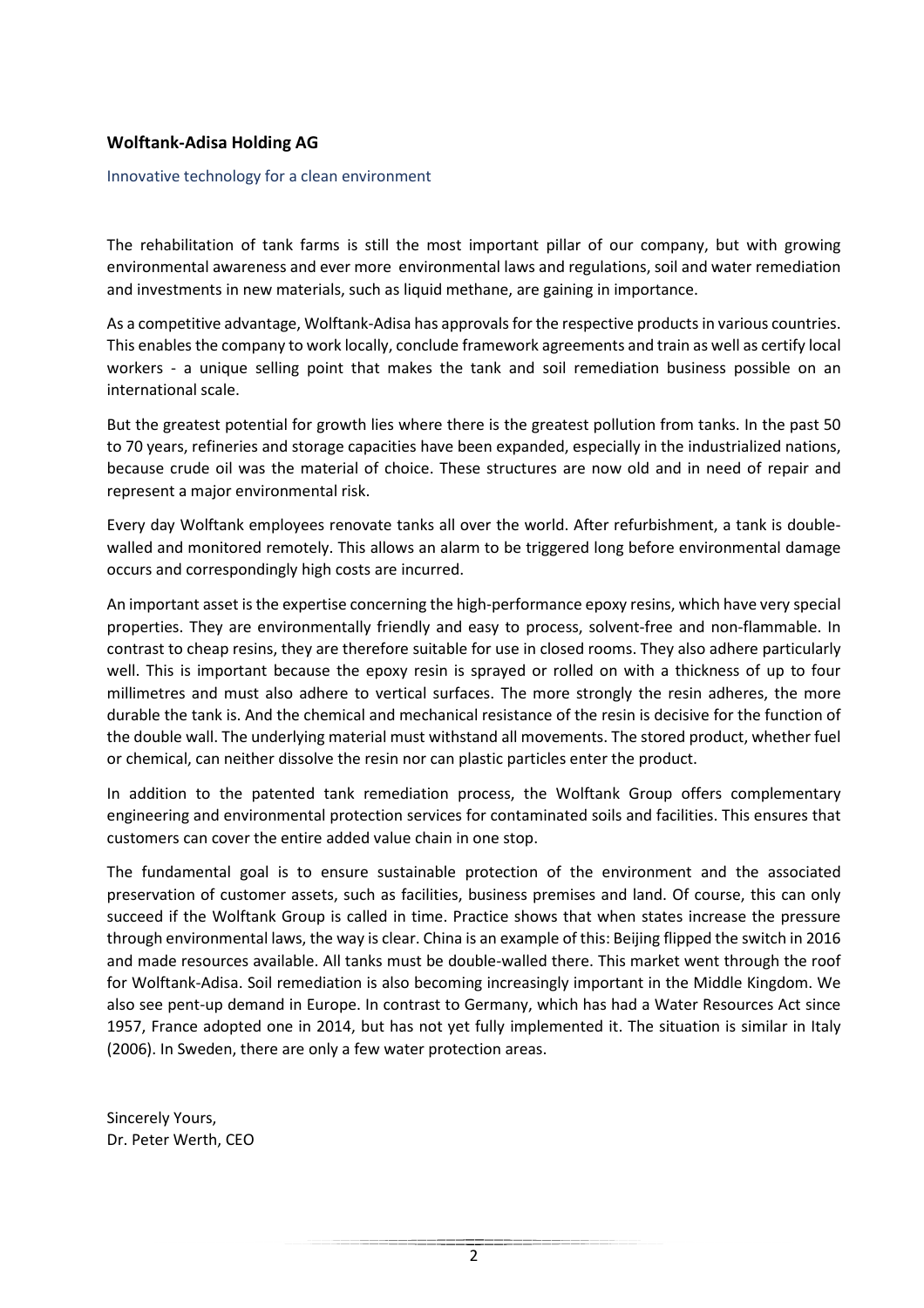#### **Expertise & track record:**



- Over 30 years of experience serving more than 11,000 commercial customers
- **EXP** Approved as (exclusive) supplier by major oil companies such as Tamoil, Total, Erg, Q8, ExxonMobil, Shell, BP, ENI, Petrochina, Sinopec and NATO
- **Manufacture and installation of 3,000 leakage warning systems** for double-walled tanks and pipelines, 1,000 of which are remotely monitored
- 3,500 wastewater treatment plants, 1,000 of which are remotely monitored
- **More than 20,000 commercial tank renovations, above and** below ground
- **Implementation of 500+ environmental remediation projects** (soil and ground remediation)
- **•** Over the past three years, we have invested heavily in research and development, 21 patents and 25 brands

## **Contents**

| 1.               |                                                                                 |  |
|------------------|---------------------------------------------------------------------------------|--|
| 2.               | General information on the Group interim financial report as of 30 June 2019  9 |  |
| $\overline{3}$ . |                                                                                 |  |
| 4.               |                                                                                 |  |
| 5.               |                                                                                 |  |
| 6.               | Key features of the internal controlling and risk management system             |  |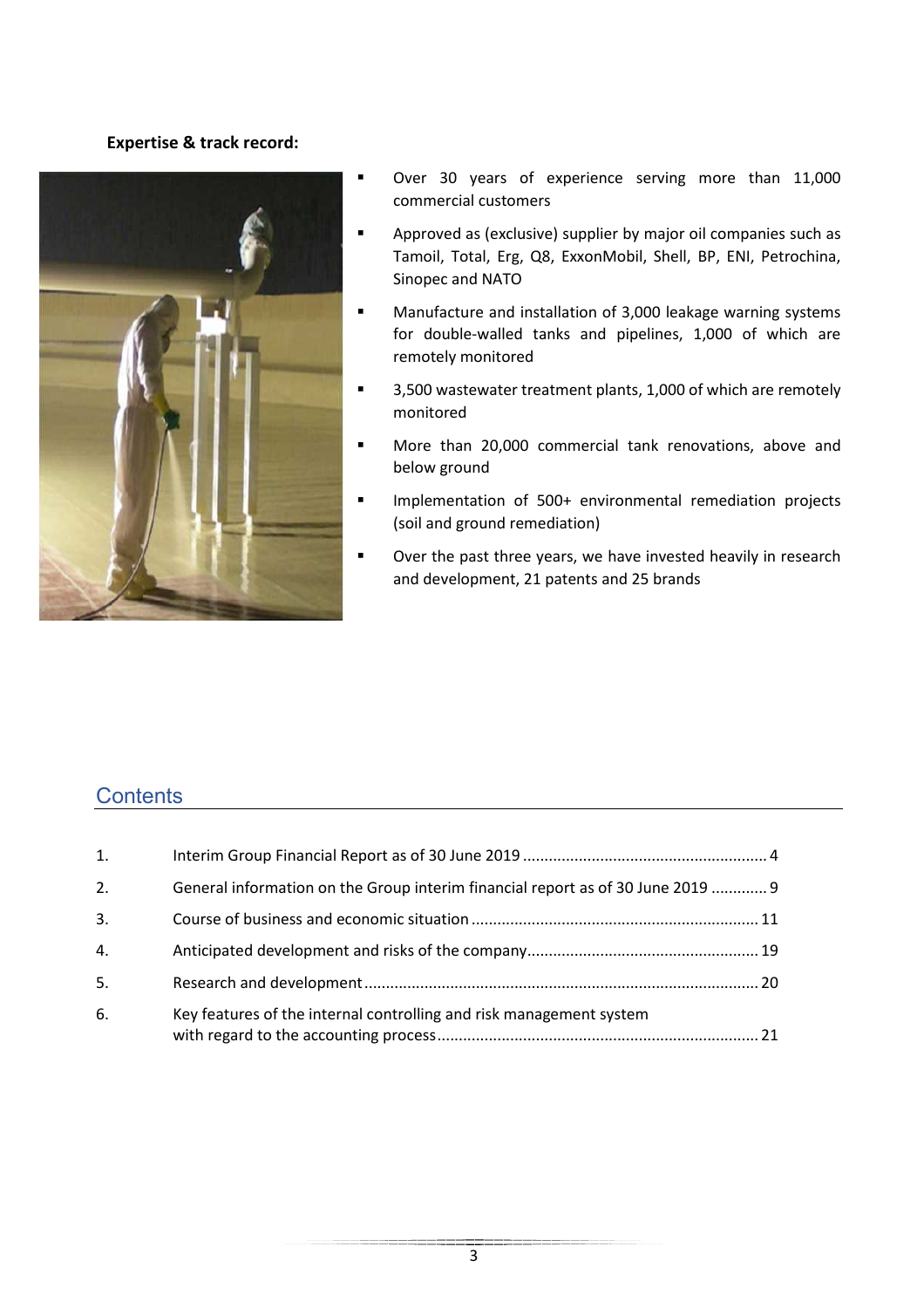#### **1. Interim Group Financial Report as of 30 June 2019**

#### **1.1. Consolidated balance sheet as of 30 June 2019**

## A S S E T S 6/30/2019 **in EUR A. F I X E D A S S E T S**  I. Intangible assets 1. Franchises, industrial property rights and similar rights and assets and licenses derived therefrom 1,722,564.95 2. Goodwill (from individual financial statements) 0.01 3. Goodwill (from consolidation) 2,798,003.83 4. Advanced payments rendered 53,794.23 4,574,363.02 II. Tangible assets 1. Land, leasehold rights and buildings including buildings on non-owned land 3,760,389.02 2. Technical equipment, plant and machinery 1.781.302.83 3. Other equipment, fixtures, fittings and equipment 774,176.77 4. Advance payments rendered and machinery in process of construction 40,057.50 6,355,926.12 III. Financial assets 1. Securities investments<br>
2. Other loans<br>
18,679.00 113,044.50 IV Shares in affiliated companies 190,736.60 **B. C U R R E N T A S S E T S**  I. Inventories 1. Raw materials and supplies 1.844,540.27 2. Unfinished goods 0.00 3. Finished goods and merchandise 2,897,924.27 4. Work in progress 3,389,925.60 5. Advanced payments rendered 341,897.36 8,474,287.50 II. Accounts receivable and other a s s e t s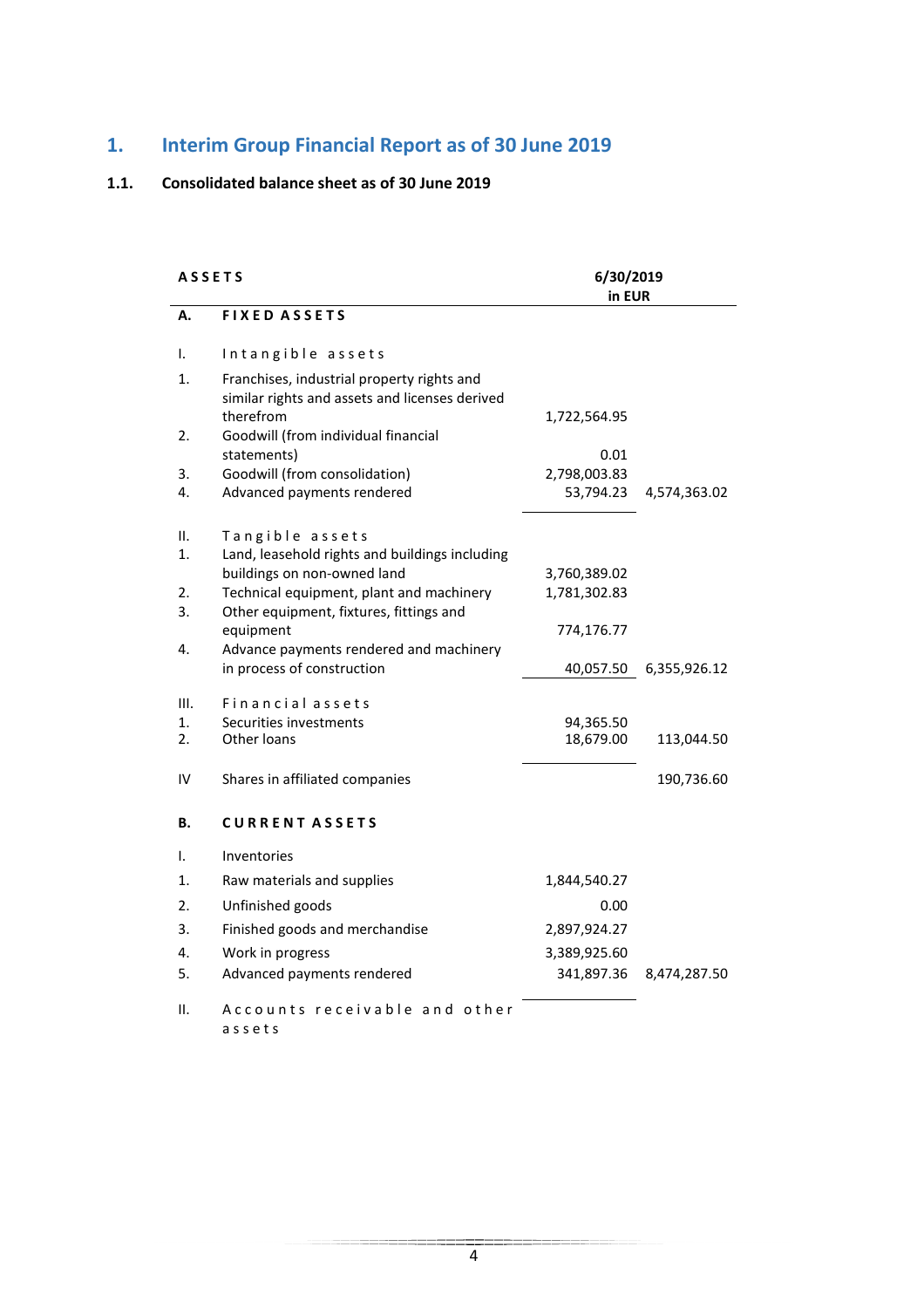| 1.   | Trade receivables                     | 18,215,982.86 |               |
|------|---------------------------------------|---------------|---------------|
| 2.   | Other accounts receivables and assets | 3,658,587.90  | 21,874,570.76 |
|      |                                       |               |               |
| III. | Securitles and shares                 |               | 4,519.60      |
| IV   | Checks, cash on hand and in           |               | 3,759,450.87  |
|      | bank                                  |               |               |
|      | <b>ACCRUALS</b>                       |               | 251,695.87    |
|      |                                       |               |               |
| D.   | <b>DEFERRED TAXES (ASSETS)</b>        |               | 334,675.15    |
|      |                                       |               |               |
|      | <b>TOTAL ASSETS</b>                   |               | 45,933,270.00 |

#### SHAREHOLDER'S EQUITY AND LIABILITIES

| А.   | <b>SHAREHOLDER'S EQUITY</b>                         |              |                  |
|------|-----------------------------------------------------|--------------|------------------|
| I.   | Called-in nominal capital<br>(share capital)        |              | 1,111,000.0<br>0 |
| Ш.   | Capital reserves                                    |              |                  |
| 1.   | appropriated                                        | 4,760,372.82 |                  |
| 2.   | unappropriated (free available)                     | 1,402,172.10 | 6,162,544.9      |
| III. | CURRENCY CONVERSION                                 |              | 6,842.08         |
| IV.  | Non-controlling interests (minority                 |              | -45,454.58       |
|      | interests)                                          |              |                  |
| v.   | Retained earnings                                   |              | -650,723.90      |
| В.   | <b>PROVISIONS AND ACCRUED</b><br><b>LIABILITIES</b> |              |                  |
| 1.   | Provisions for severance payments                   | 511,722.38   |                  |
| 2.   | Provisions for pensions                             | 111,882.47   |                  |
| 3.   | <b>Accrued taxes</b>                                | 646,495.42   |                  |
| 4.   | Deferred taxes (liabilities)                        | 160,224.07   |                  |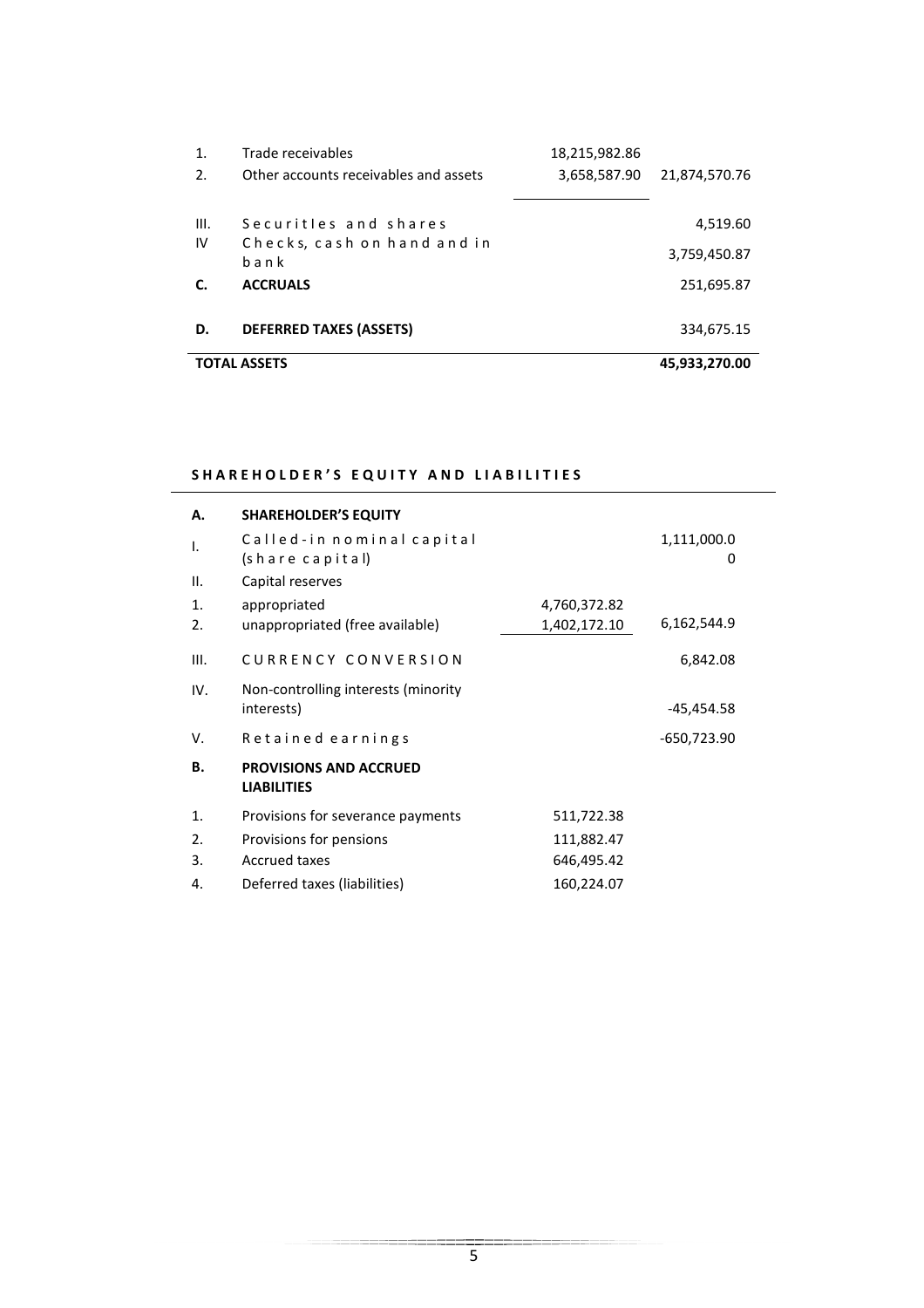| <b>TOTAL SHAREHOLDER'S EQUITY AND LIABILITIES</b> |                                          |               | 45,933,270.00 |
|---------------------------------------------------|------------------------------------------|---------------|---------------|
| D.                                                | <b>DEFERRED INCOME</b>                   |               | 218,548.75    |
| 5.                                                | <b>Other liabilities</b>                 | 4,212,216.96  | 36,263,265.72 |
| 4.                                                | Trade payables                           | 16,197,306.28 |               |
| 3.                                                | Advance payments received on orders      | 1,566,014.94  |               |
| 2.                                                | Liabilities due to banks                 | 9,396,418.61  |               |
| $\mathbf{1}$ .                                    | Loans                                    | 4,891,308.93  |               |
| C.                                                | <b>LIABILITIES</b>                       |               |               |
| 5.                                                | Other provisions and accrued liabilities | 1,436,922.67  | 2,867,247.01  |

#### **1.2. Consolidated income statement (from 1 January to 31 December 2019)**

|    |                                                                                                    |               | 01-06/2019    |
|----|----------------------------------------------------------------------------------------------------|---------------|---------------|
| 1. | Revenue                                                                                            |               | 26,256,122.55 |
| 2. | Changes in inventories of finished goods and work<br>in progress and still unbilled services       |               | 402,557.34    |
| 3. | Other own work capitalised                                                                         |               | 206,000.00    |
| 4. | <b>Other operating income</b>                                                                      |               |               |
| a) | Income from the disposal of and write-up to fixed<br>assets with the exception of financial assets | 1,500.00      |               |
| b) | Income from the reversal of reserves                                                               | 233.65        |               |
| c) | Other                                                                                              | 156,541.48    | 158,275.13    |
| 5. | <b>Total performance</b>                                                                           |               | 27,022,955.02 |
| 6. | Cost of materials and other purchased<br>manufacturing services                                    |               |               |
| a) | Cost of materials                                                                                  | -8,551,631.15 |               |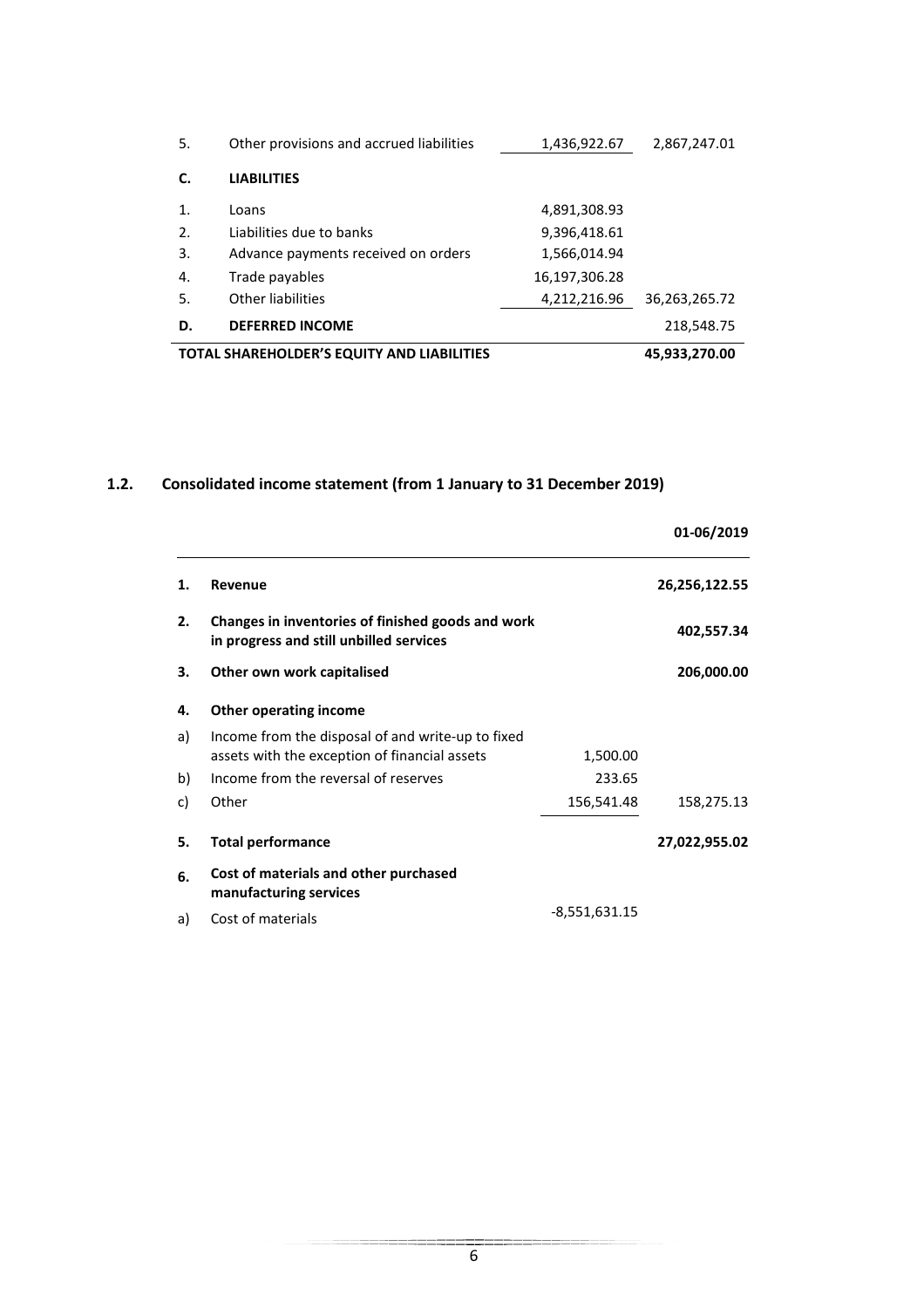| b)  | Cost of purchased services                                                                             | -9,335,285.99   | $-17,886,917.14$ |
|-----|--------------------------------------------------------------------------------------------------------|-----------------|------------------|
| 7.  | <b>Personnel expenses</b>                                                                              |                 |                  |
| a)  | Wages                                                                                                  | -765,830.73     |                  |
| b)  | Salaries                                                                                               | $-1,557,375.81$ |                  |
| c)  | Social security                                                                                        |                 |                  |
| ca) | Expenses for retirement pension                                                                        | $-224,646.71$   |                  |
| cb) | Expenses for severance payments and                                                                    |                 |                  |
|     | payments to company employee pension funds                                                             | $-116,593.43$   |                  |
| cc) | Expenses for statutory social security contributions<br>and payroll taxes and compulsory contributions | $-366,441.38$   |                  |
| cd) | Other social security expenses                                                                         | $-101,318.35$   | $-3,132,206.41$  |
|     |                                                                                                        |                 |                  |
| 8.  | Depreciation, amortisation and write-offs                                                              |                 |                  |
| a)  | on fixed assets, property, plant and equipment                                                         |                 |                  |
| aa) | Scheduled depreciation                                                                                 | -778,657.88     |                  |
| b)  | on current assets to the extent that these exceed                                                      |                 |                  |
|     | the depreciation and amortisation customary in the                                                     |                 |                  |
|     | enterprise                                                                                             | $-3,750.00$     | -782,407.88      |
| 9.  | <b>Other operating expenses</b>                                                                        |                 |                  |
| a)  | Taxes not included under Line 17                                                                       | $-81,189.19$    |                  |
| b)  | Other                                                                                                  | $-3,016,368.27$ | $-3,097,557.46$  |
|     |                                                                                                        |                 |                  |
| 10. | <b>Subtotal Lines 1 to 9</b>                                                                           |                 | 2,123,866.14     |
|     | (Operating result)                                                                                     |                 |                  |
| 11. | Income from other securities and long-term loans                                                       |                 | 7,744.05         |
| 12. | Other interest and similar income                                                                      |                 | 7,131.32         |
| 13. | Depreciation on financial assets and securities                                                        |                 |                  |
|     | held as current assets                                                                                 |                 | $-106.56$        |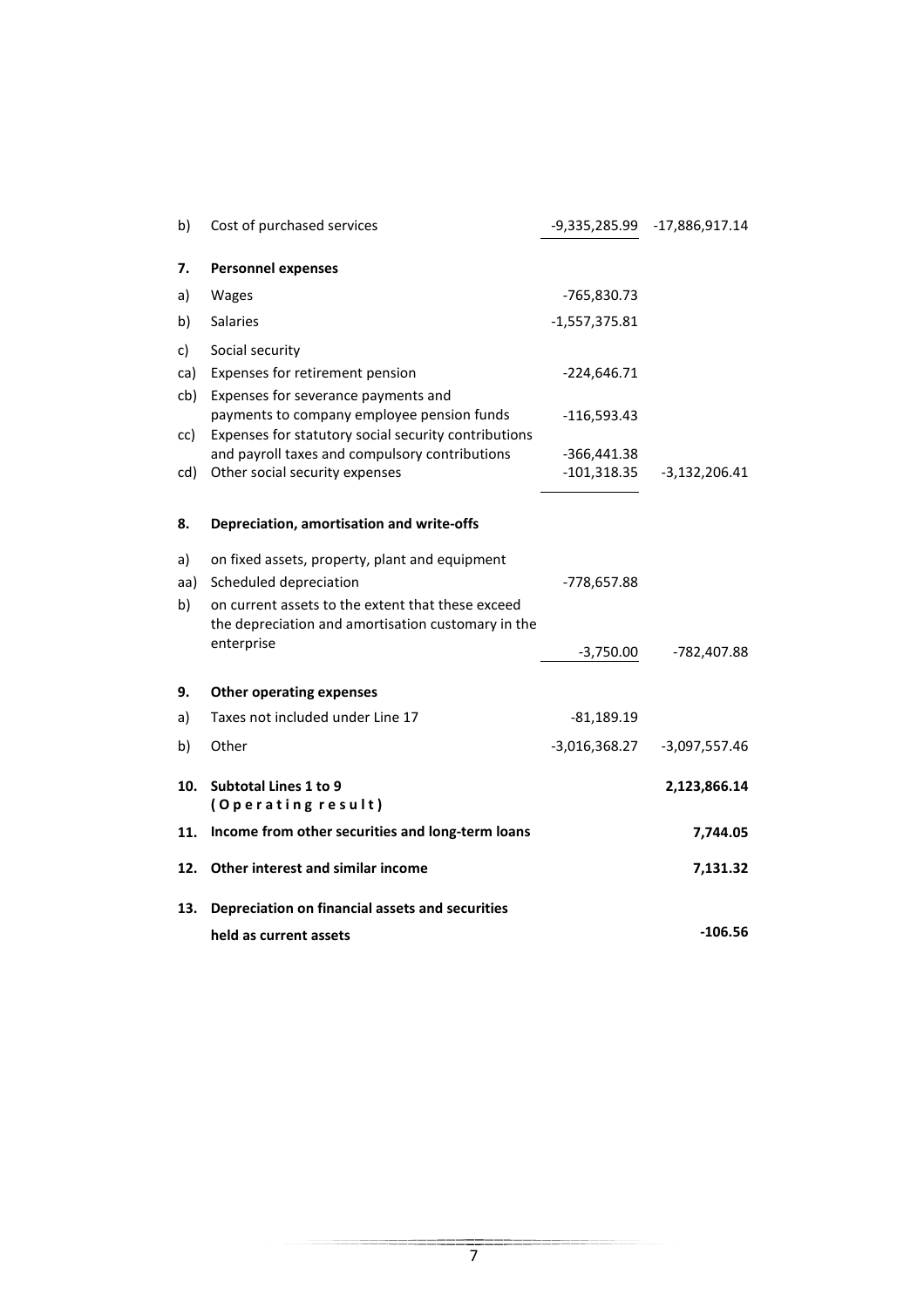|     | 14. Interest and similar expenses                                             | -395,337.05     |
|-----|-------------------------------------------------------------------------------|-----------------|
| 15. | Subtotal of items 11 to 14<br>(financial result)                              | -380,568.24     |
| 16. | <b>Earnings before tax</b><br><b>Subtotal Lines 10 and 15</b>                 | 1,743,297.89    |
|     | 17. Taxes on income                                                           | -629,945.10     |
|     | 18. Deferred taxes                                                            | 323,427.96      |
|     | 19. Earnings after tax                                                        | 1,436,780.75    |
|     | 20. Net income/loss                                                           | 1,436,780.75    |
|     | 21. $-\prime$ + less / plus non-controlling interests in net<br>profit / loss | -72,882.49      |
|     | 22. Group parent company's share of net income                                | 1,363,898.26    |
| 23. | Profit/loss carried forward from previous year                                | $-2,014,622.15$ |
| 24. | Retained earnings / accumulated<br>deficit                                    | -650,723.90     |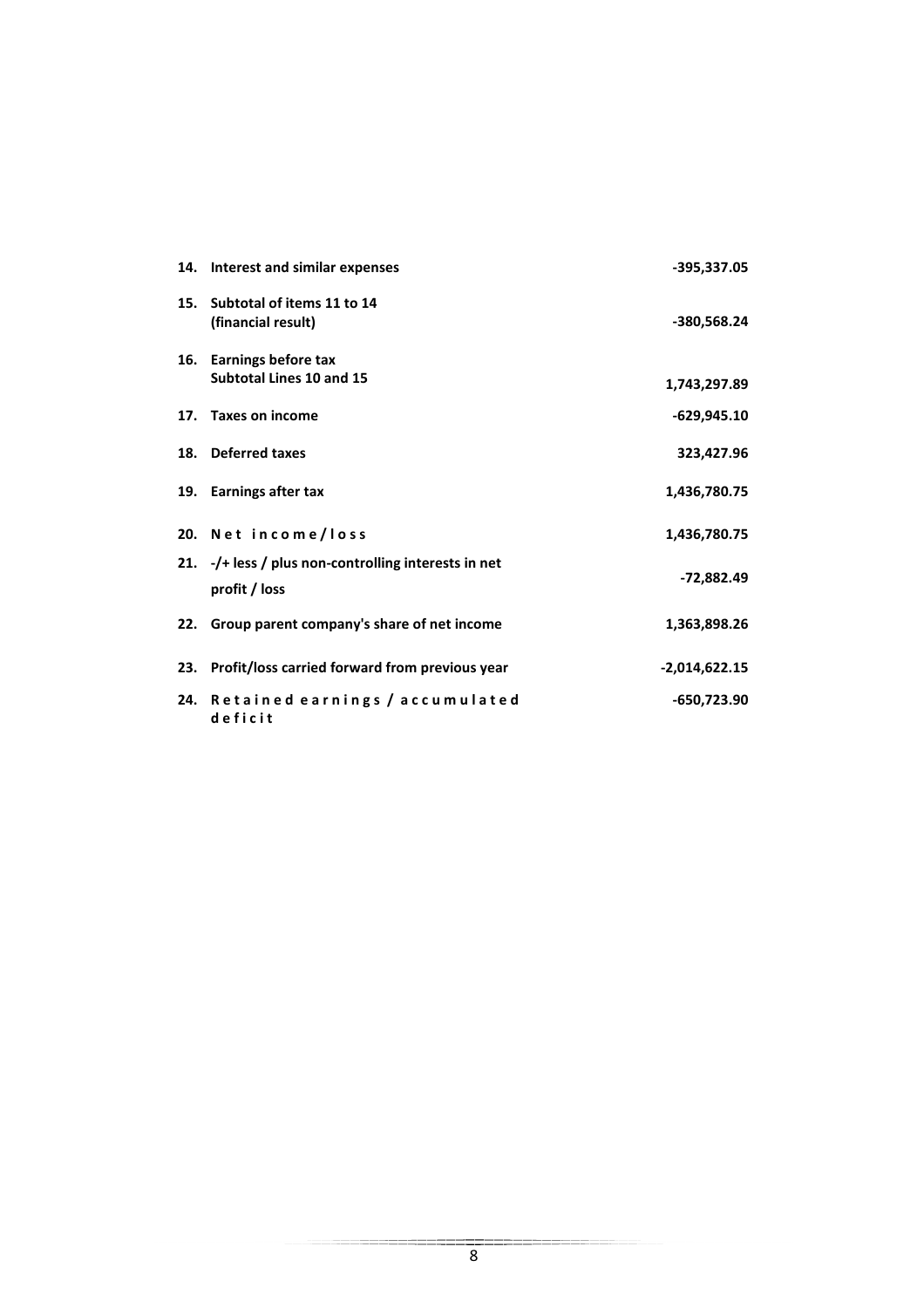## **2. General information on the Group interim financial report as of 30 June 2019**

#### **2.1. Accounting and valuation methods**

The interim financial report was prepared in accordance with principles of orderly accounting (GoB) with due regard to the general standard to provide a true and fair view of the financial, liquidity and earnings position of the Group (§ 222 (2) of the Austrian Commercial Code).

The principles of completeness and orderly accounting were observed when preparing the interim financial report. The valuation assumed the going concern.

The principle of individual valuation was applied to assets and liabilities. The principle of prudence was taken into account, in particular by only disclosing the profits realised on the reporting date. All discernible risks and contingent losses that arose in the period from January to June 2019 or in previous financial years were taken into account.

Due to the fact that interim financial report was prepared for the first time in 2019; no prior-year amounts are shown.

#### **2.2. Foreign currency conversion**

Receivables and liabilities are calculated using the exchange rate at the time they arise, taking into account exchange rate losses resulting from exchange rate changes as of the balance sheet date. In the case of cover by forward transactions, the valuation is carried out taking into account the forward rate.

The modified closing rate method is used for the currency translation of the local individual financial statements of the subsidiaries.

#### **2.3. Changes in valuation methods**

No changes were made to valuation methods.

#### **2.4. Consolidated group**

In addition to the parent company, Wolftank-Adisa Holding AG, the consolidated group was as follows as of the interim reporting date:

| Company                                                        | Registered office | Share      |         | Shareholder                  | Consolidation |  |
|----------------------------------------------------------------|-------------------|------------|---------|------------------------------|---------------|--|
|                                                                |                   |            |         |                              |               |  |
| Wolftank Adisa GmbH                                            | Innsbruck         | AUT        | 100.00% | Wolftank-Adisa Holding AG    | Full          |  |
| <b>Wolftank Holding GmbH</b>                                   | Innsbruck         | <b>AUT</b> | 100.00% | Wolftank-Adisa Holding AG    | Full          |  |
| Wolftank Adisa Environmental                                   |                   |            |         |                              |               |  |
| <b>Technology GmbH</b><br>(formerly OnO Water Protection GmbH) |                   |            |         |                              |               |  |
|                                                                | Innsbruck         | <b>AUT</b> | 100.00% | Wolftank-Adisa Holding AG    | Full          |  |
| Wolftank - France SAS                                          | Marseille         | <b>FRA</b> | 100.00% | Wolftank-Adisa Holding AG    | Full          |  |
| Wolftank Systems S.P.A.                                        | Bolzano           | <b>ITA</b> | 72.80%  | <b>Wolftank Holding GmbH</b> | Full          |  |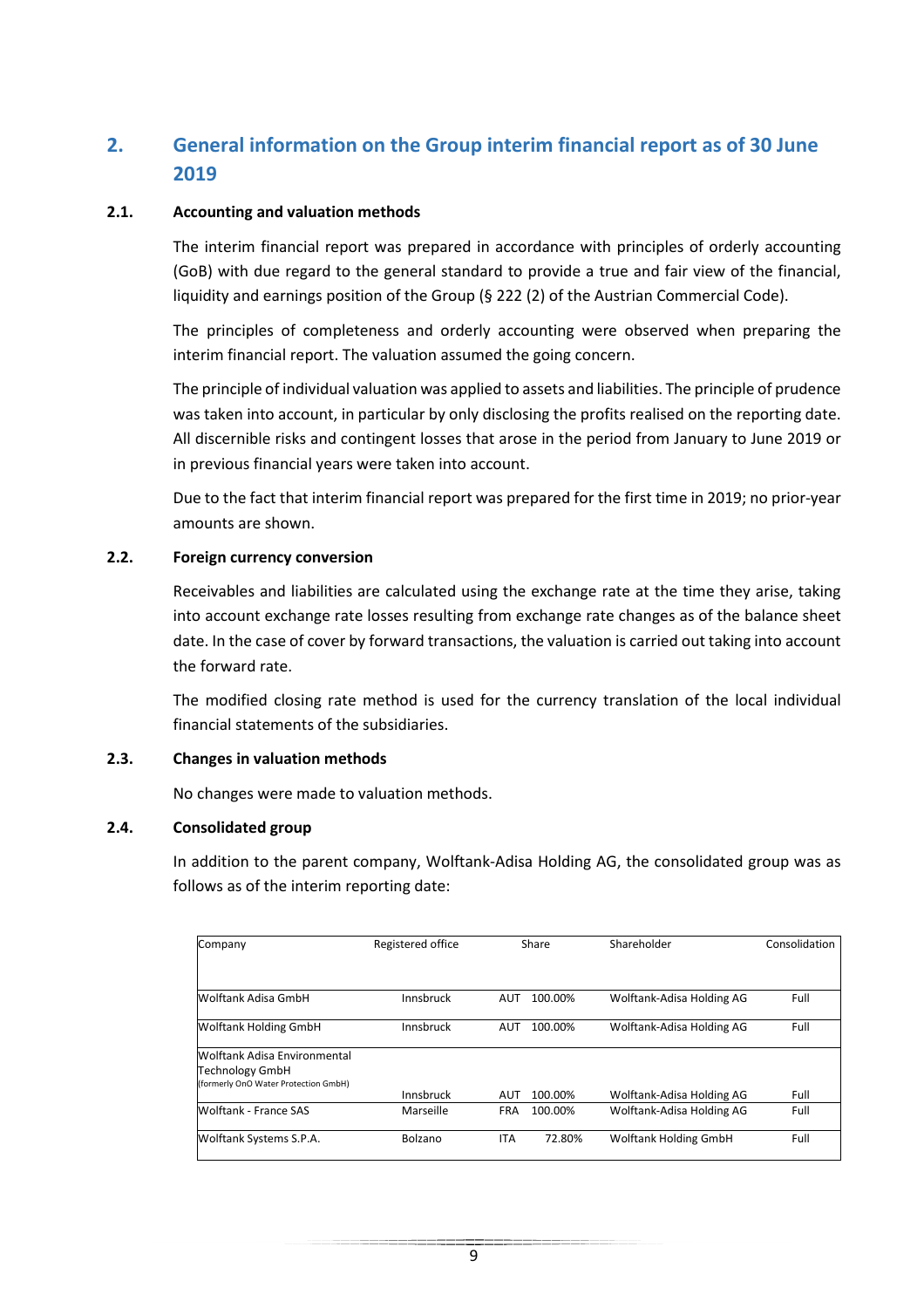| Maremmana Ecologia Srl            | Grosseto       | <b>ITA</b> | 90.23% | Wolftank-Adisa Holding AG    | Full      |
|-----------------------------------|----------------|------------|--------|------------------------------|-----------|
| Desmo-EPC Srl                     | Assago         | <b>ITA</b> | 70.00% | Wolftank-Adisa Holding AG    | Full      |
| <b>RUS WOLFTANK-ENERGY</b>        |                |            |        |                              |           |
| <b>INTERNATIONAL CO</b>           | St. Petersburg | <b>RUS</b> | 34.30% | Wolftank-Adisa Holding AG    | at equity |
| (formerly, "RusWEIC Ltd.")        |                |            |        |                              |           |
| DRK32 GmbH                        | Illertissen    | DEU        | 95.00% | Wolftank-Adisa Holding AG    | Full      |
| Wolftank Adisa (Shanghai)         | Shanghai       | <b>CHN</b> | 90.00% | Wolftank-Adisa Holding AG    | Full      |
| Environmental Technology Co. Ltd. |                |            |        |                              |           |
| Alternativas Ecologicas           | Alcala de      | <b>ESP</b> | 60.00% | Wolftank-Adisa Holding AG    | Full      |
| Ingenieria Energetica S.L.        | Henares        |            |        |                              |           |
| Penta Progetti Srl                | Moncalieri     | <b>ITA</b> | 20.00% | <b>Wolftank Holding GmbH</b> | at equity |
| Hitrac Fuel Systems Srl           | Rome           | <b>ITA</b> | 40.00% | Wolftank-Adisa Holding AG    | at equity |
|                                   |                |            |        |                              |           |

#### **2.5. Information on significant events after the interim reporting date that were not reported on the balance sheet or in the income statement**

The number of shares was increased from 1,111,000 to 1,171,000 by entry in the commercial register on 6 September 2019.

Furthermore, the conversion from registered to bearer shares was undertaken in 2019.

In January 2019, the Group went public on the Vienna Stock Exchange under AT0000A25NJ6 and on the Munich Stock Exchange under AT0000A25NJ6. All 1,034,421 shares were admitted to trading.

#### **2.6. Members of the Management and Supervisory Boards**

The Management Board is composed of the following persons:

Dipl.-Ing. Dr. Peter Werth, born 21 March 1973

The Supervisory Board is composed of the following persons:

Markus Wenner (Chairman), born 19 November 1967

Dr. Andreas Aufschnaiter (Vice Chairman), born 23 December 1962

Christian Amorin, born 6 January 1968

Dipl.Kfm. Nikolaus-Alexander von Franckenstein, born on 24 May 1966

Dr. Herbert Hofer, born 28 September 1962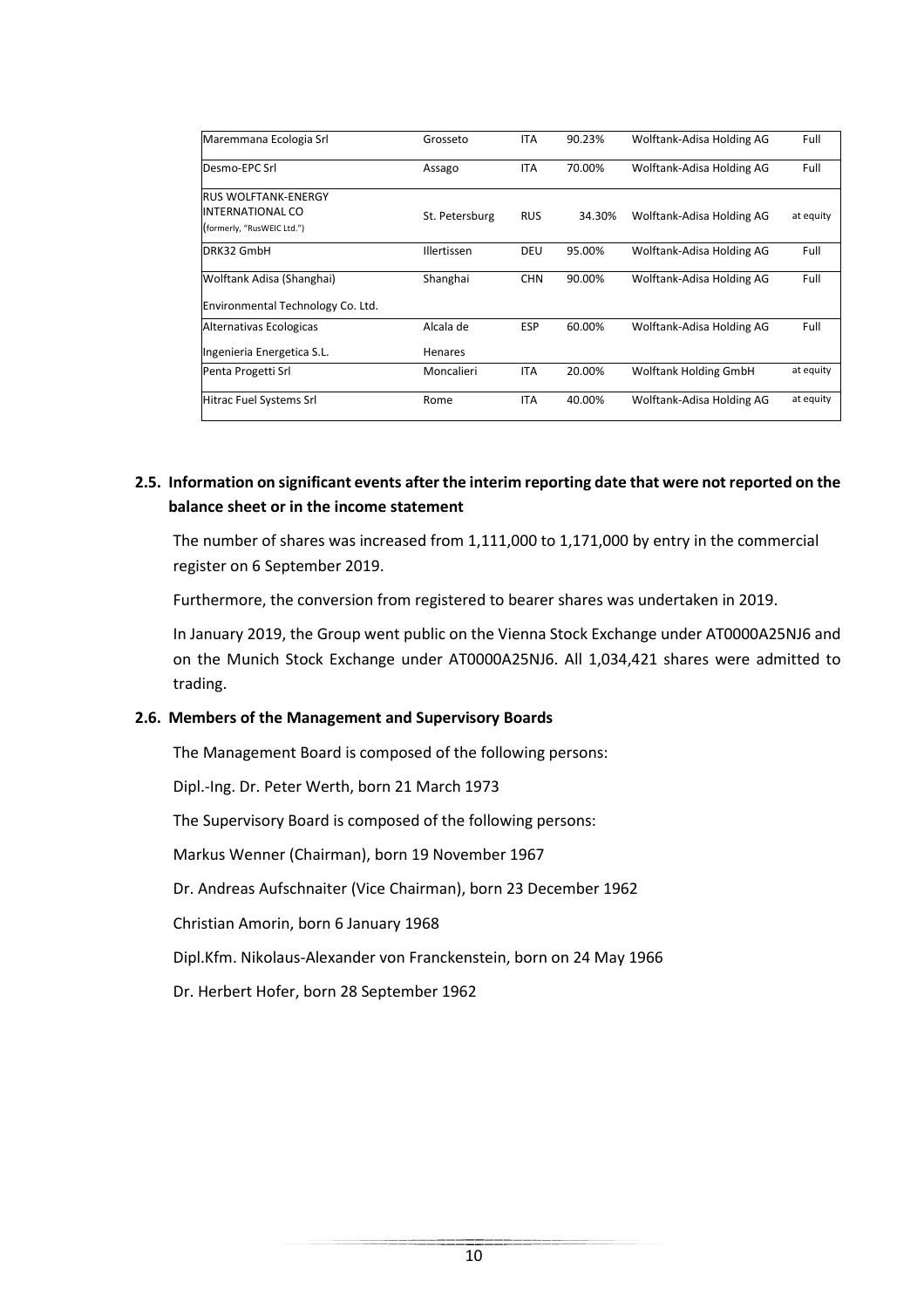## **3. Course of business and economic situation**

#### **3.1. Course of business**

The business performance of the Wolftank-Adisa Group in the first half of 2019 was primarily characterised by the consistent implementation of growth opportunities in other European and global countries. In the future, the Italian market will have to be served through an altered structure; the development work to this end is on schedule and is being coordinated closely and continuously with the Supervisory Board. As already communicated, the tank refurbishment business is growing and is shifting from individual filling stations to large storage tanks in refineries and depots. Soil remediation is growing disproportionately. Successful work is being conducted on new unique technical features for the benefit of our customers. This applies above all to in-situ remediations. The service station full-service segment is increasingly focusing on major investments in the infrastructure of LNG service stations for goods transport and truck freight traffic, where orders received are also expected to be above average and above plan thanks to Europe-wide investment programmes.

#### **The announced increase in efficiency through the merger of the Italian subsidiaries is being implemented on schedule.**

In Germany, the double-wall pipe business is well above estimates, and new, lightweight, selfsupporting inner tank linings were successfully launched on the market.

In Spain, the first fruits from the idea to build a bridge to South America are becoming evident with the new subsidiary, AlterEco. At the same time, expertise in the analysis service for SIR software customers has been expanded to meet the market demand after the new legislation.

France was slightly below plan in the first half of the year. The sales organisation in Africa has now begun to adapt its products to the slightly different needs of customers by making local adjustments.

In China, the performance of the first dedicated company, Wolftank Adisa (Shanghai) Environmental Technology Co., Ltd., significantly exceeds the plan for the first full financial year, the company reporting exceptionally good results for the first half of the year. Overall, disproportionate growth is confirmed for 2019.

In order to strengthen the equity of Wolftank-Adisa Holding AG and to finance future growth and planned innovations, the shareholders in annual general meeting on 20 August 2018 resolved to increase the share capital from EUR 563,074 to 1,034,421. A further increase to a total of 1,111,000 shares took place by way of the resolution of 16 January 2019, while a capital increase to a total of 1,171,000 shares took place by way of an implementation resolution of 6 August 2019 and an implementation resolution of 7 August 2019 of the Supervisory Board.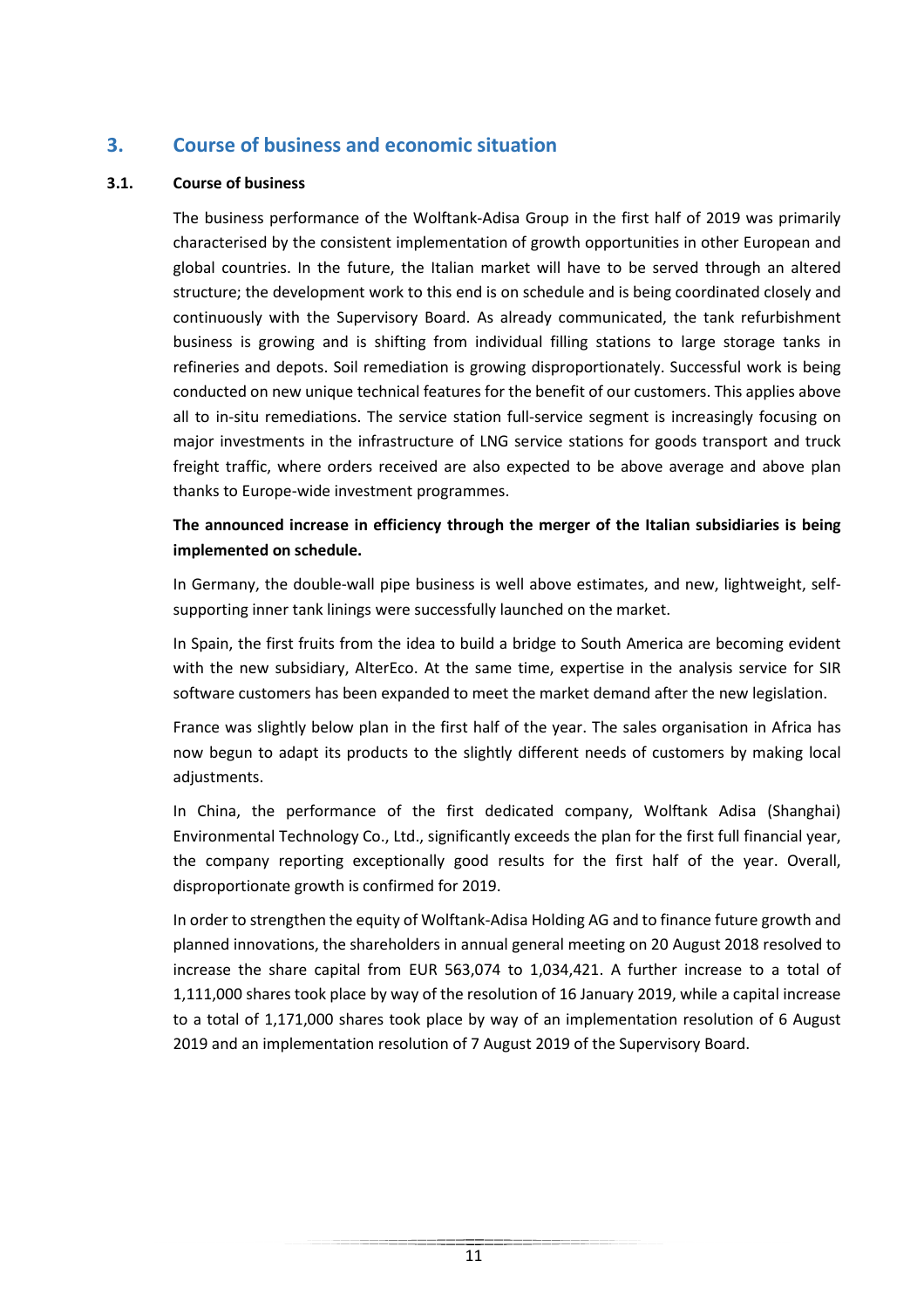All in all, research and development work was carried out at all Group locations with the aim of investing around 10% of expenses in the provision of future unique selling propositions for the benefit of our customers. In addition, the portfolio of patents and brands was regularly evaluated and maintained.

#### **3.2. Subordinated shareholder loan**

The shareholder loan of EUR 1.0 million continues to be subordinated. With their claim to repayment and interest on the loans granted, the lenders have thus withdrawn behind all liabilities of Wolftank-Adisa Holding AG to banks.

#### **3.3. Branches**

The company Wolftank-Adisa Holding AG currently has no branch offices.

#### **3.4. Key figures on the earning situation**

Due to the fact that no consolidation was performed in the Group in the first half of 2018, 50% of the consolidated figures for the full year 2018 are presented below for purposes of comparison.

#### **3.4.1. Revenue**

Revenue breaks down as follows:

|                | 01-06/2019<br><b>EUR</b> |
|----------------|--------------------------|
| <b>Revenue</b> | 26,256,123               |

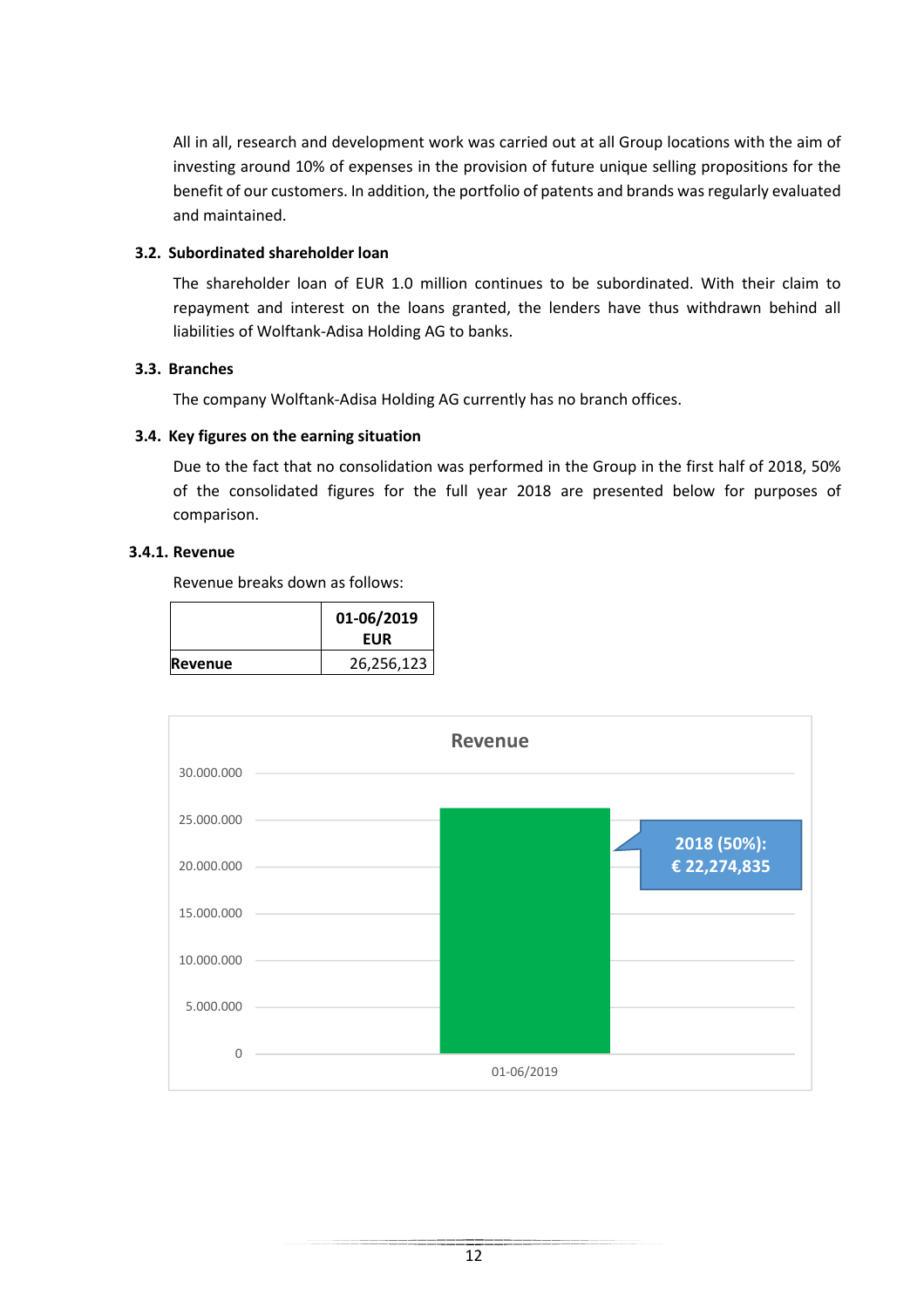#### **3.4.2. EBITDA**

The calculation is carried out as follows:

#### EBIT

+ Annual depreciation of fixed assets including amortization of goodwill **= EBITDA** 

|                | 01-06/2019<br><b>EUR</b> |
|----------------|--------------------------|
| <b>IEBITDA</b> | 2,917,293                |



#### **3.4.3. Earnings before interest and taxes (EBIT)**

Earnings before interest and taxes correspond to the result from ordinary operations adjusted for interest expenses (new: earnings before tax).

The calculation is carried out as follows:

| $=$ $\Gamma$ oveinge hofers interest and texes $(\Gamma$ DIT)                             |  |
|-------------------------------------------------------------------------------------------|--|
| Commercial Code                                                                           |  |
| + Interes and similar expenses pursuant to § 231 (2) Z 15 and/or (3) Z 14 of the Austrian |  |
| Result from odrinary operations (new: earnings before tax)                                |  |
|                                                                                           |  |
|                                                                                           |  |

|  | = Earnings before interest and taxes (EBIT) |  |  |  |  |  |  |
|--|---------------------------------------------|--|--|--|--|--|--|
|--|---------------------------------------------|--|--|--|--|--|--|

|              | 01-06/2019<br><b>EUR</b> |
|--------------|--------------------------|
| <b>IEBIT</b> | 2,138,635                |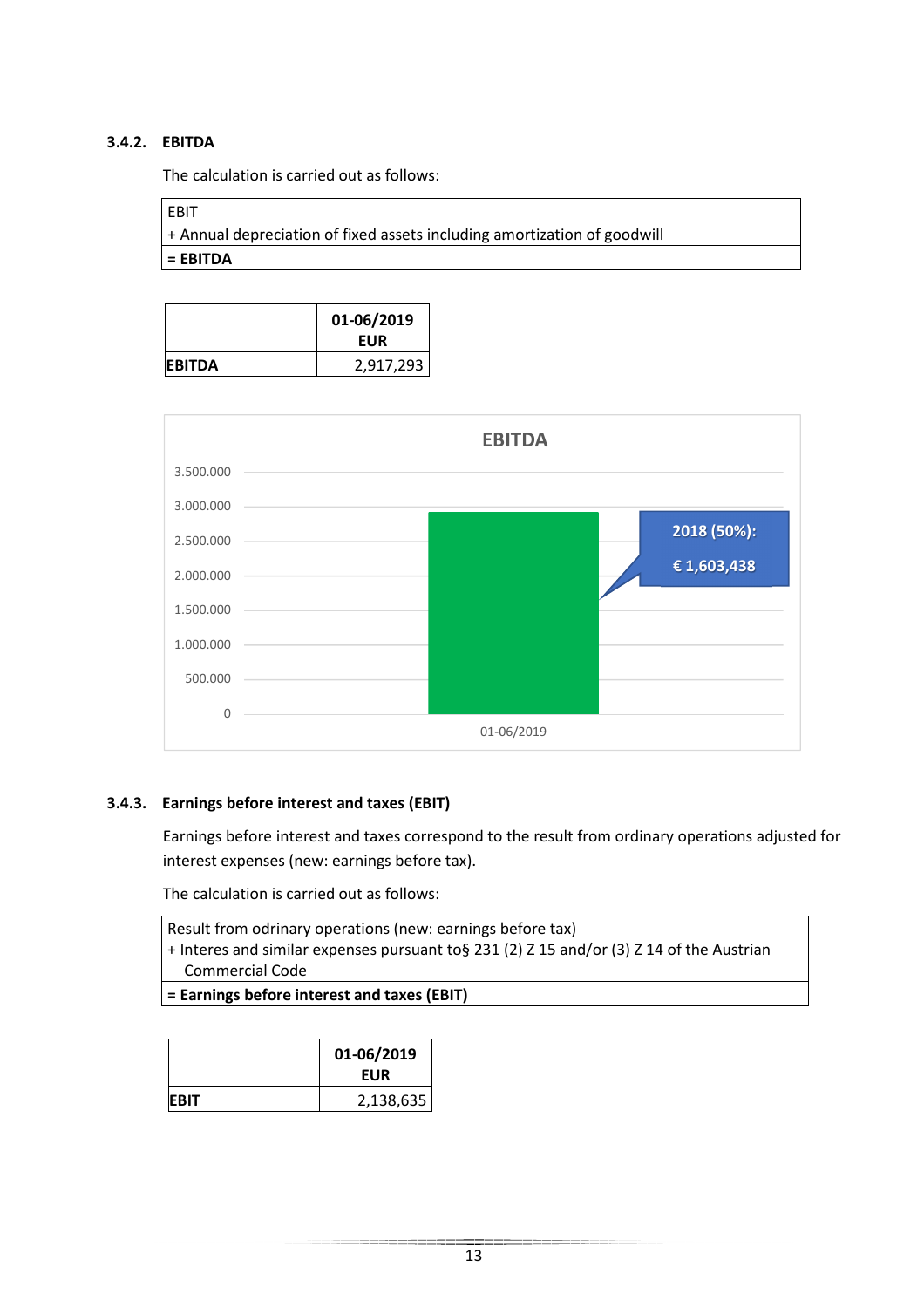

#### **3.4.4. Return on capital**

#### **Return on equity (ROE)**

The return on equity is calculated as the ratio of the result from ordinary operations to equity and is calculated as follows:



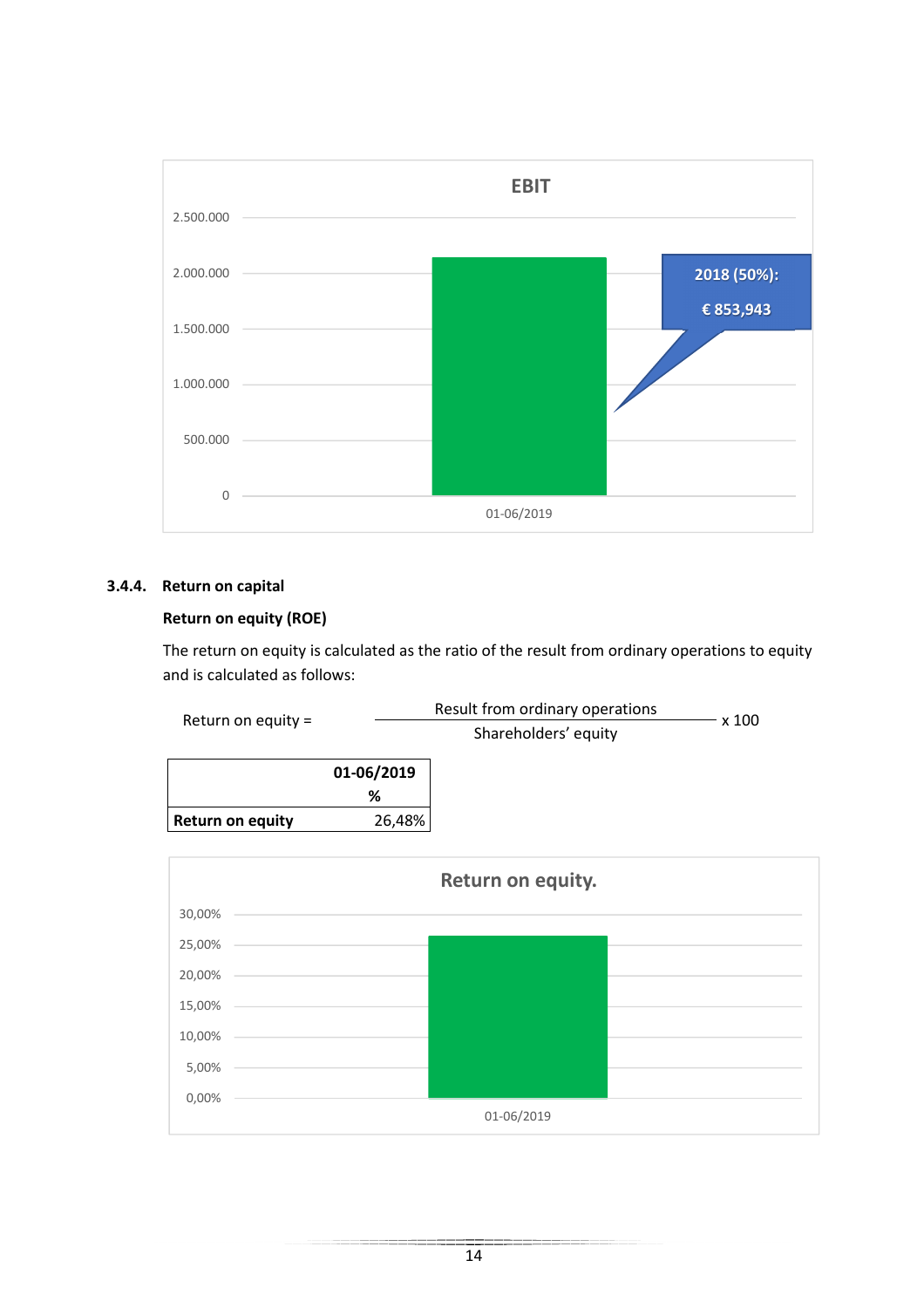#### **Return on investment (ROI)**

The return on investment is calculated as the ratio of earnings before interest and taxes to total assets.

| x 100         |
|---------------|
| Total capital |
| 01-06/2019    |
|               |
| 4,66%         |
|               |



#### **3.5. Key figures on financial and liquidity position**

#### **3.5.1. Net debt**

Net debt is the balance of interest-bearing liabilities and liquid assets.

| Interest bearing debt |
|-----------------------|
| - Liquid assets       |
| $=$ Net debt          |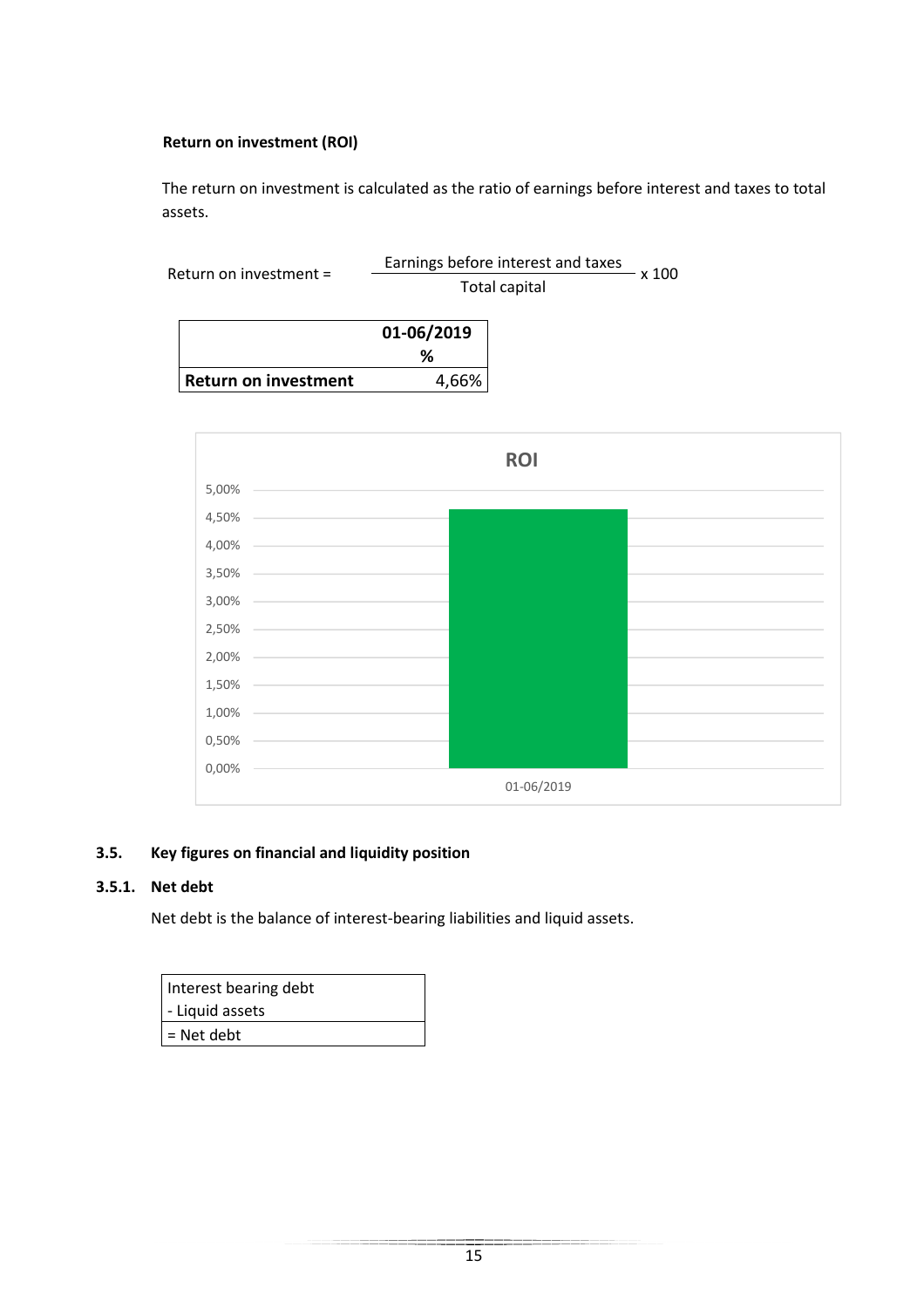The following items were recognised as interest-bearing liabilities:

- **Loans**
- **Liabilities due to banks**
- **Liabilities from loans**
- **Provisions for severance payments**
- **Provisions for pensions**
- **Provisions for anniversary bonuses**

Other provisions and accrued liabilities are comprised as follows:

- **Cash on hand, cheques and cash in banks**
- **Marketable securities**

|          | 06/30/2019 |
|----------|------------|
|          | EUR        |
| Net debt | 12,692,941 |



#### **3.5.2. Equity ratio**

The equity ratio represents the ratio of shareholders' equity to total capital.

Shareholder' equity Total capital Equity ratio =  $\frac{\text{S} \cdot \text{S} \cdot \text{S}}{2 \cdot \text{S} \cdot \text{S}}$  x 100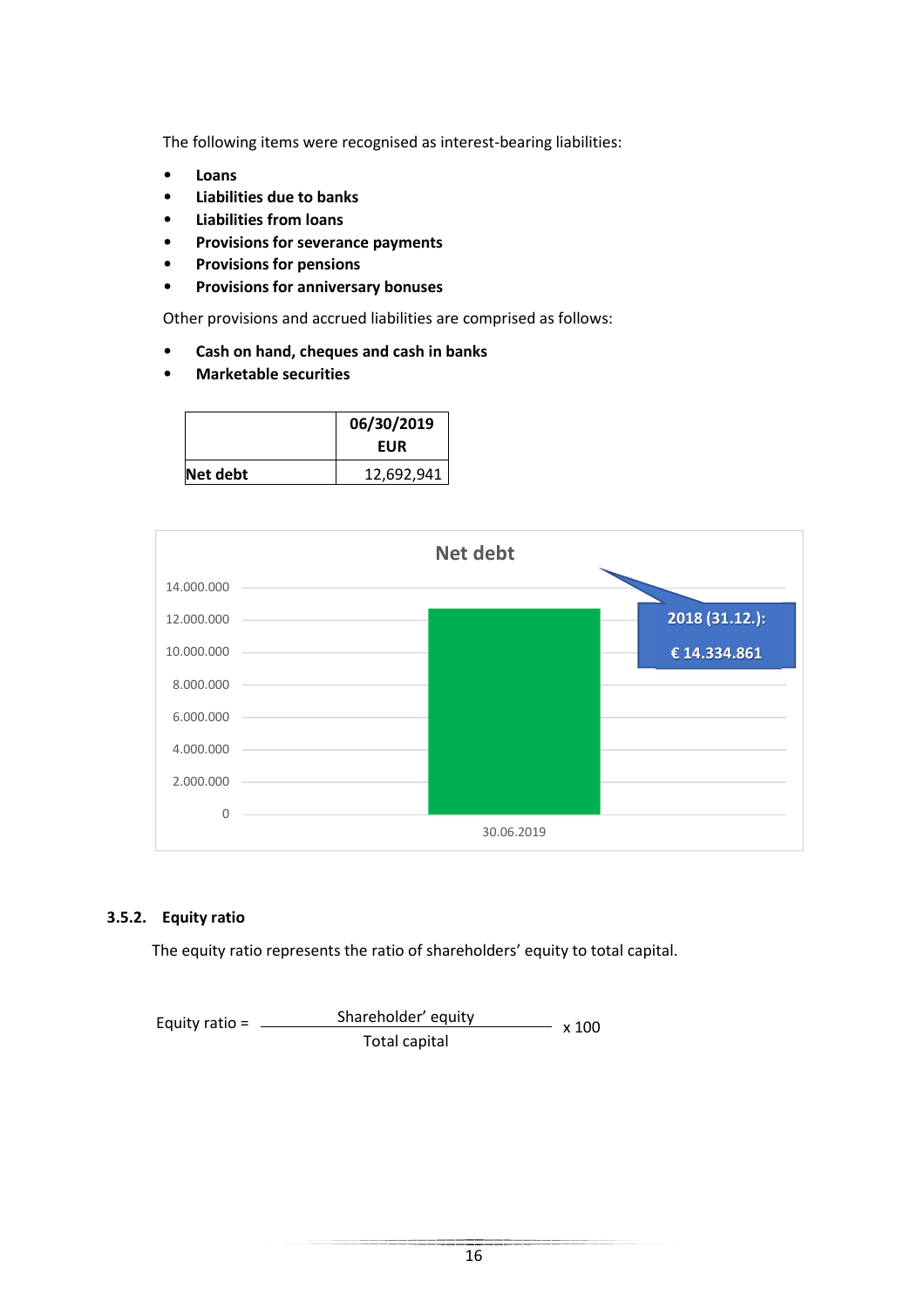|              | 6/30/2019<br>℅ |
|--------------|----------------|
| Equity ratio | 14.33%         |



#### **3.5.3. Net gearing ratio**

The net gearing ratio corresponds to the ratio of net debt to equity.

Net gearing ratio=  $\frac{\text{Net debt}}{\text{Shareholders' equity}} \times 100$ 

|                   | 30.06.2019<br>℅ |
|-------------------|-----------------|
| Net gearing ratio | 192,78%         |

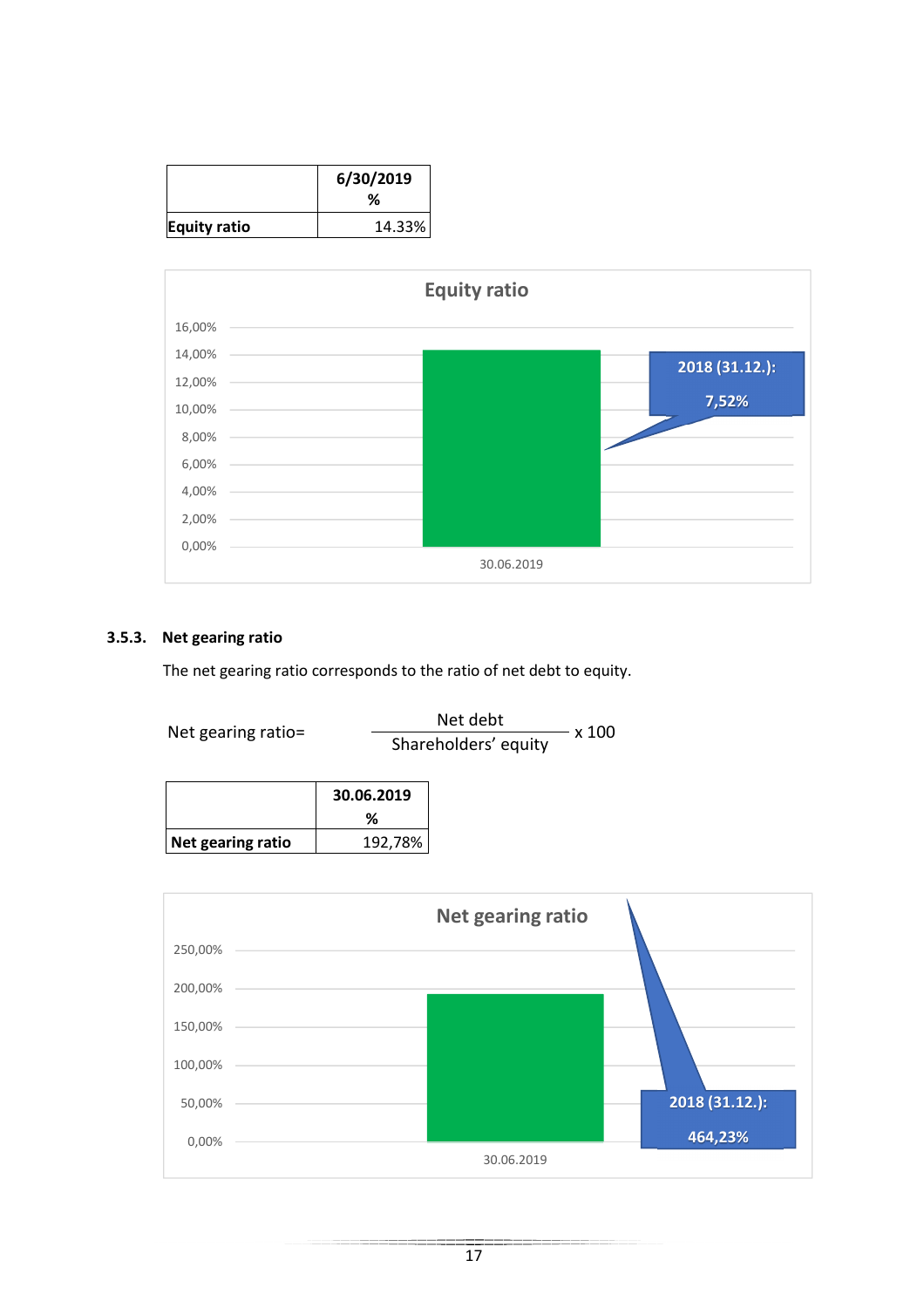#### **3.5.4. Cash flow indicators**

The cash flow was prepared in accordance with the calculation principles of KFS/BW 2 using the indirect method. The partial results of the cash flow statement are as follows:

|                                       | 6/30/2019 |
|---------------------------------------|-----------|
| Cash flow from operating activity     | 422,573   |
| Net cash flow from investing activity | -493,742  |
| Net cash from financing activity      | 431,962   |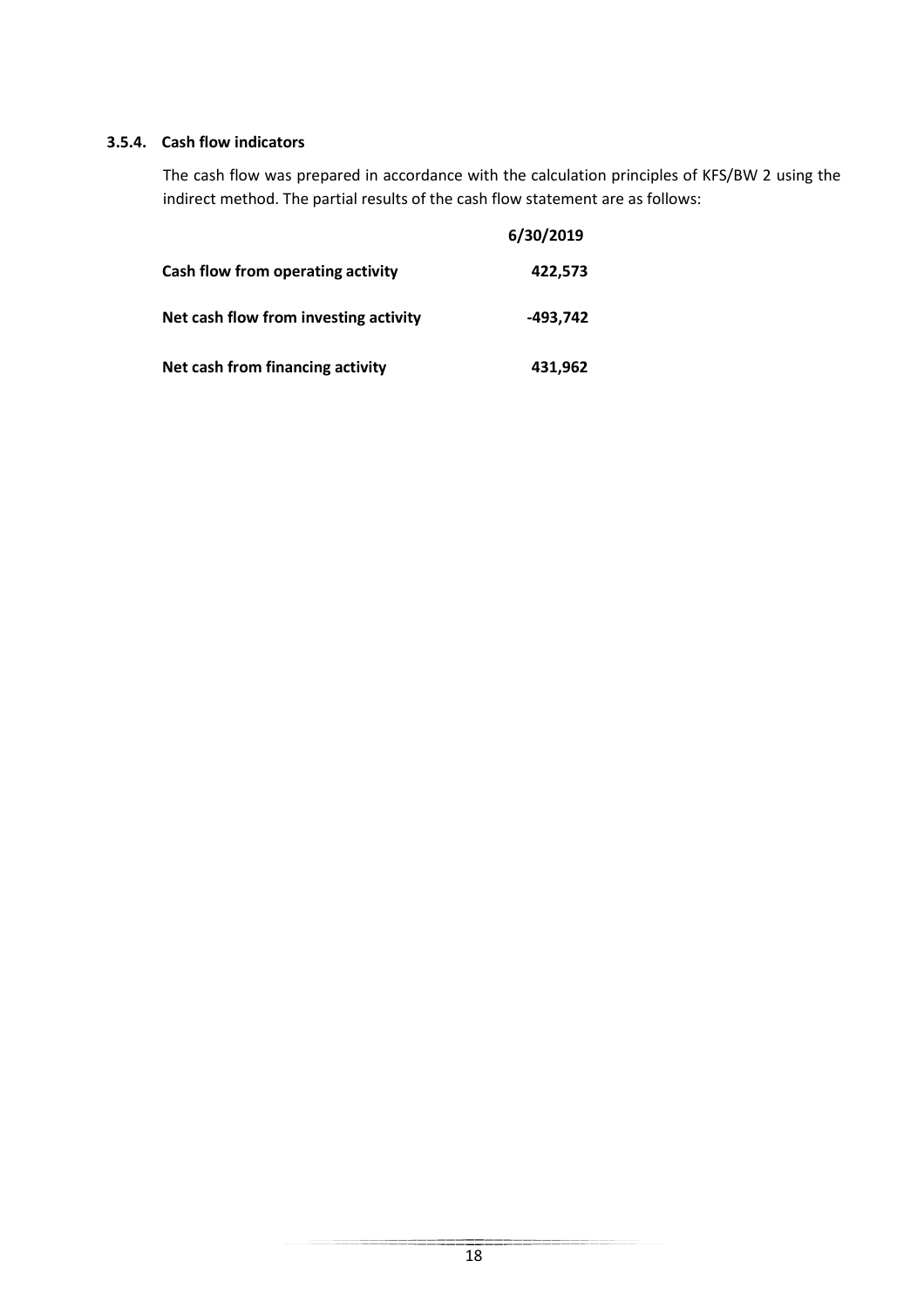## **4. Anticipated development and risks of the company**

#### **4.1. Anticipated development of the company**

Standardisation of solutions for flat-bottom tanks at the end of their useful life has been completed and is now being communicated through the individual international sales channels. This lays the foundation for an expansion of the customer base into the petrochemical and chemical industry. The trend towards liquid natural gas (LNG) that has been anticipated for several years will continue. In 2019, we expect disproportionately high growth in turnkey LNG tank farms, especially for commercial vehicle refuelling. A significant portion of financing has been approved by the European Union. China too has announced the construction of 20,000 LNG filling stations by 2025.

As a strategic branch of the enterprise, soil and groundwater remediation is being consolidated and prepared for export. The interest in in-situ remediation technology is particularly pronounced in former developing countries. The latest developments of Maremmana Ecologia Sri will be a clear unique selling point in this respect. Concrete steps in this direction will be taken in the second half of the year.

Work is continuing on establishing sales channels in Russia and South America. India and North America are being prepared. Corresponding business plans will be evaluated in the second half of the year and/or in the first half of 2020.

#### **4.2. Material risks and uncertainties**

The most significant risk remains the financial development of the Group companies. Strict planning and comparisons are therefore carried out and documented both quantitatively and qualitatively in quarterly reports. If it appears necessary, the company will, in its capacity as shareholder, provide appropriate support as permitted by law.

The long payment periods in Italy in particular indicate that the shareholdings may lose value due to tight liquidity situations. These cannot be ruled out in the current situation on the main Italian market, even though the assessment mechanisms for assessing the creditworthiness of potential customers function very reliably. In order to improve the data situation in Italy, more joint work is being done on business planning (sales plan), and a central sales service in Italy is also being sought, which will no longer be organised territorially but according to business areas. The Group company Maremmana Ecologia Srl is exposed to a risk of more than 75% due to its (indirect) dependence on ENI. This will be relativised in the course of the year by increased export measures.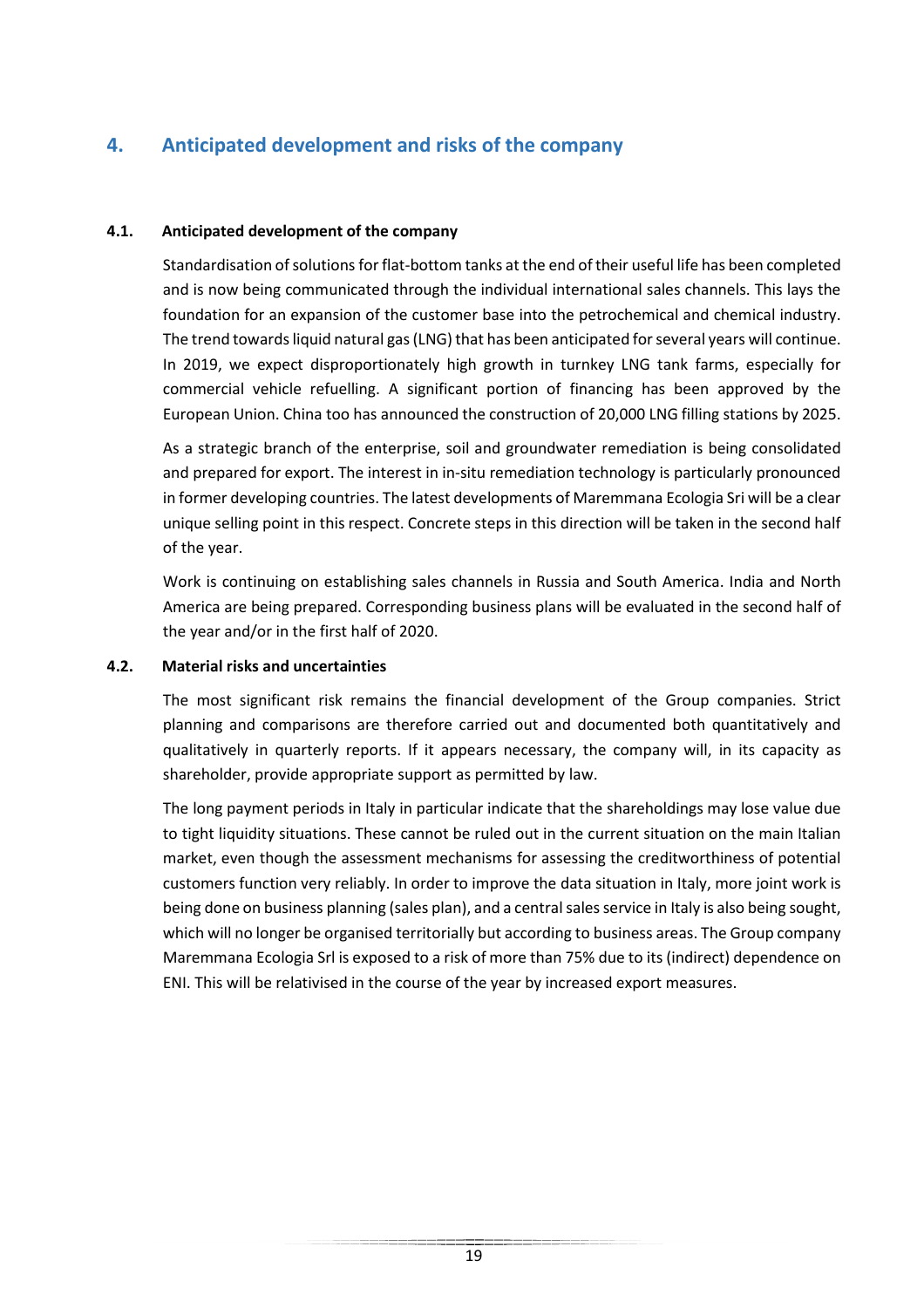In this respect, the announced merger of the group companies in Italy will bring about a tangible simplification of processes - above all, of audits.

Furthermore, local market saturation can lead to a partial decline in revenue in some national markets. As a countermeasure to this, the three strategic divisions have an compensatory anticyclical effect.

A general risk generally results from the manual work of the installation method in the first area of the tank coatings. Processing errors there can lead to warranty claims. These vary in importance with the size of the individual tank.

Legal regulations are in continuous development worldwide. A prominent example of this is the well-known European directive REACH. Within the framework of the now obligatory registration of individual products, there may be slight adjustments of products and formulas from case to case. In particular, this may affect hardeners for resins where a pre-reaction reducing the known allergen status of an amine hardener is no longer permitted. In such cases, further development of the chemical formula and adapted protective measures will provide effective and complete assistance.

The age structure of the employees in the operative Group companies is evenly distributed. Nevertheless, the loss of good employees due to retirement or job changes is a risk that is reduced by constant further training and education of new employees with ever better basic technical knowledge.

### **5. Research and development**

Research and development for the strategic development of the individual divisions is carried out by the Group companies themselves. The developments arise mainly from the question of which technical means could be used to minimise or exclude the risks based on the occupational safety of workers, or to increase efficiency and create unique selling points as future competitive advantages. The system for the interior coating of pipes represents a groundbreaking project. Since tanks to be refurbished are fed from (usually) old pipes, this will significantly increase the customer benefit of tank refurbishment. The interior tank inspection without entry into the tank also needs to be mentioned.

Furthermore the projects for the unmanned transformation of single- into double-walled tanks as well as for the avoidance of sandblasting before resin coatings will be very advantageous. One of the largest projects consists in adapting double-walled tank coating processes and the necessary equipment for use in vertical storage tanks, which will accompany the ongoing expansion of business areas. The further development of leak detectors and their adaptation to new technical standards (Industry 4.0) also needs to be mentioned.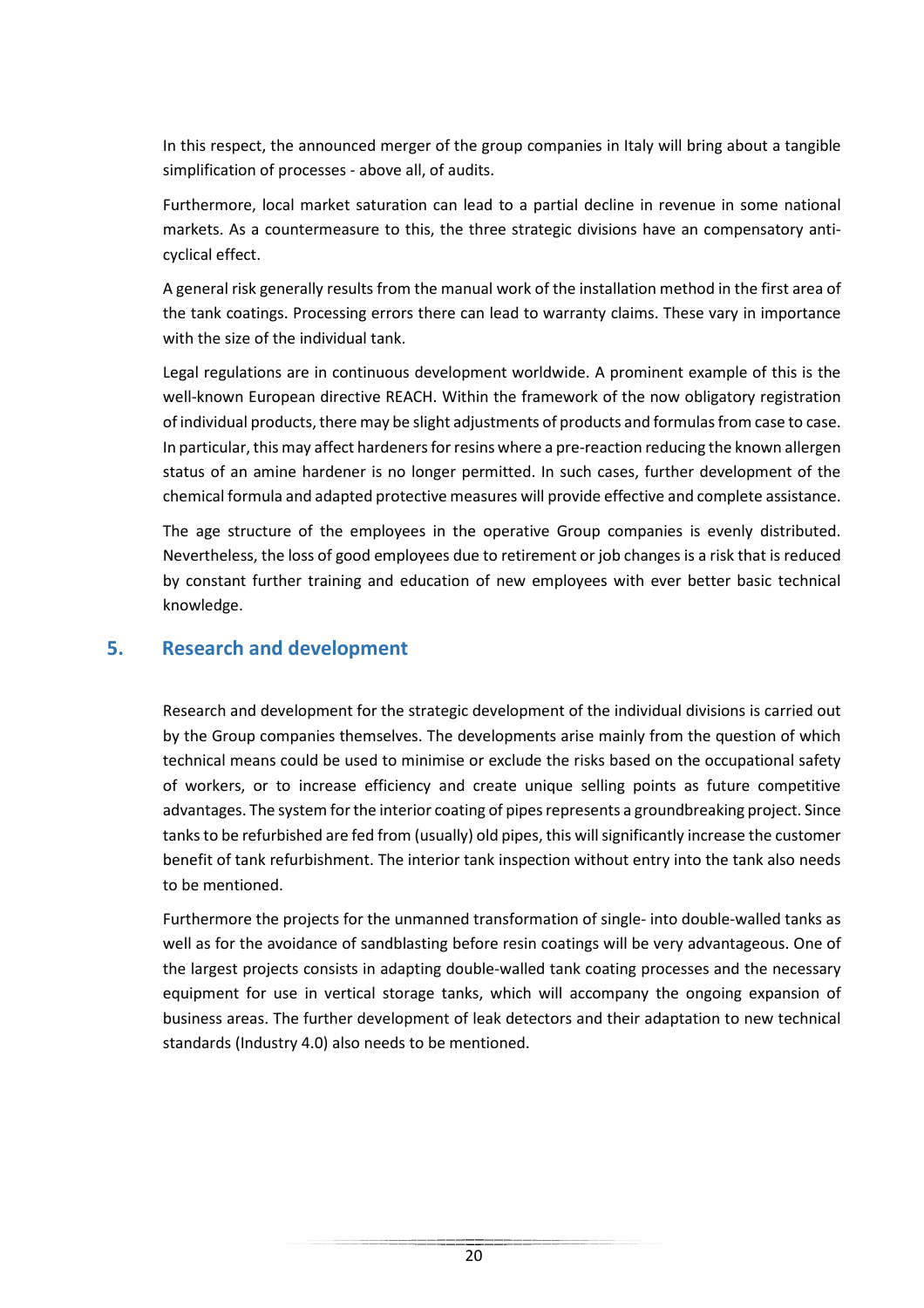A further example is the efficiency-enhanced in-situ remediation of contaminated soil and groundwater, on which the Group company Maremmana Ecologia Srl is successfully working. In 2018, significant investments were also made in R&D activities in the field of soil remediation. The core topic here was and is the "ME-SER" project, a device for accelerating the decontamination of soils and groundwater primarily polluted with hydrocarbons. Another project concerns a device for using the kinetic energy of water quantities to be purified in order to significantly improve the energy balance during in-situ remediations and to generate competitive advantages as a result. With regard to further details of the projects before market entry, general reference is made in this section to the property right requirements of the Group companies.

## **6. Key features of the internal controlling and risk management system with regard to the accounting process**

The Management Board has established an internal controlling system to ensure that individual areas and individuals perform their assigned duties effectively and efficiently. Decisions are generally made after consultation with the Management Board or the relevant supervisor in accordance with the dual responsibility principle.

The major Group companies report monthly to the Management Board based on the accounting system. On a quarterly basis, the Group companies report the key figures to the Management Board using standardised reporting packages. Internal consolidation was carried out for the first time as of 30 June 2019.

With regard to the Austrian Group companies, since 2018 the accounting has been prepared by the Group companies themselves, resulting in figures updated daily, which has a positive effect on the internal controlling system. The clear separation between document administration and document processing is ensured by various responsibilities.

Before establishing a business relationship in areas with critical situations, enquiries are consistently made and documented at the respective chambers of commerce and subsequently at the foreign ministries.

At the Group level, the limits on the powers of attorney of the Management Board of Wolftank-Adisa Holding AG were also applied individually to each company, which will allow further controlling possibilities, risk minimisation and early warnings.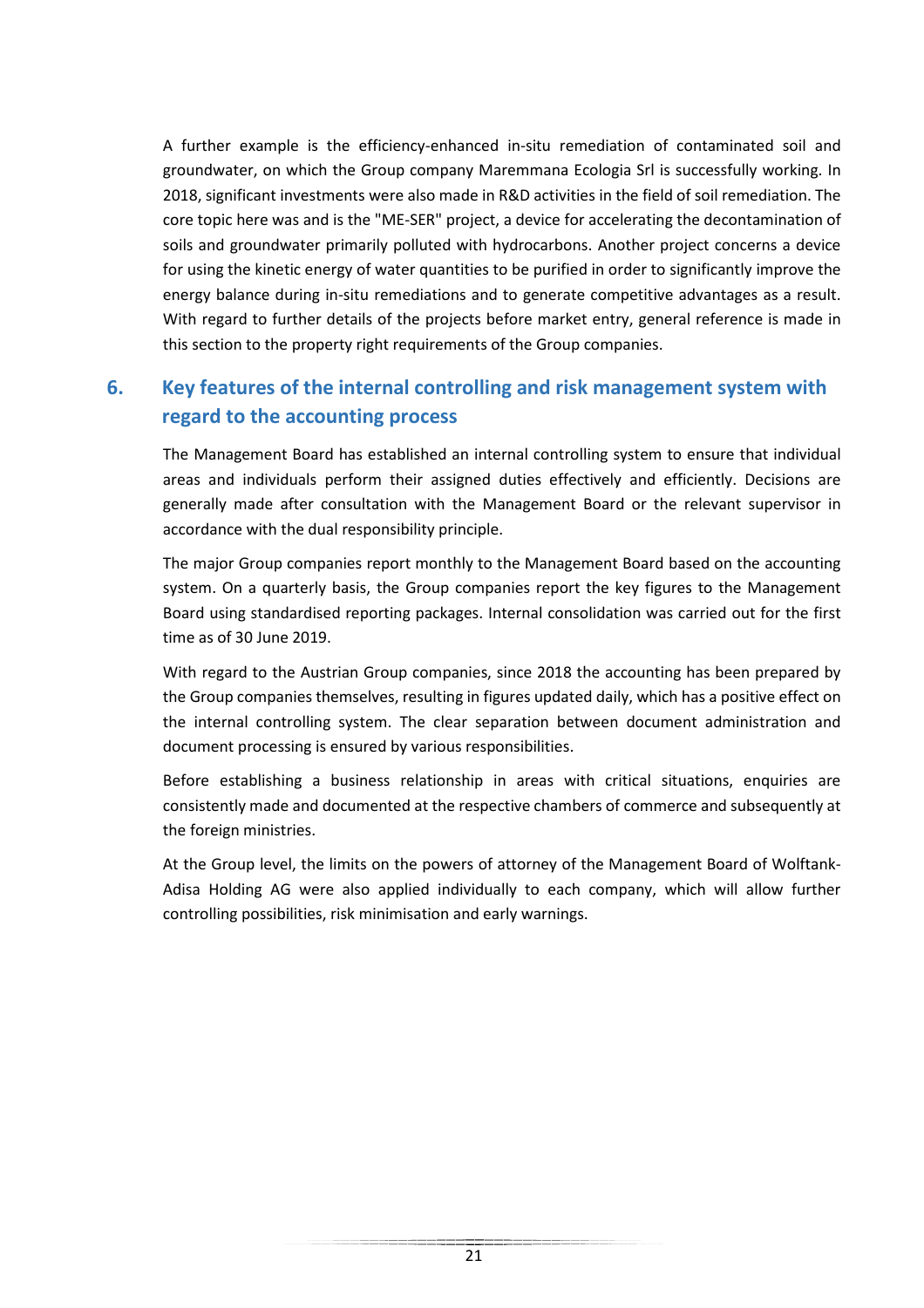#### SEMI-ANNUAL FINANCIAL REPORT AS OF 6/30/2019

Declaration of all legal representatives:

*"We confirm to the best of our knowledge that the condensed consolidated semi-annual financial statements give a true and fair view of the financial, liquidity and earnings position of the Group in conformance with the applicable accounting standards and that the consolidated semi-annual management report gives a true and fair view of the major events that have occurred during the first six months of the financial year and their impact on the condensed consolidated semi-annual financial statements and of the principal risks and uncertainties for the remaining six months of the financial year.*

*This applies in particular to transactions with related enterprises and persons that could have a material influence on the liquidity position and the business report in the reporting period"*

Innsbruck, 30 September 2019

Dr. Peter Werth (Management Board)